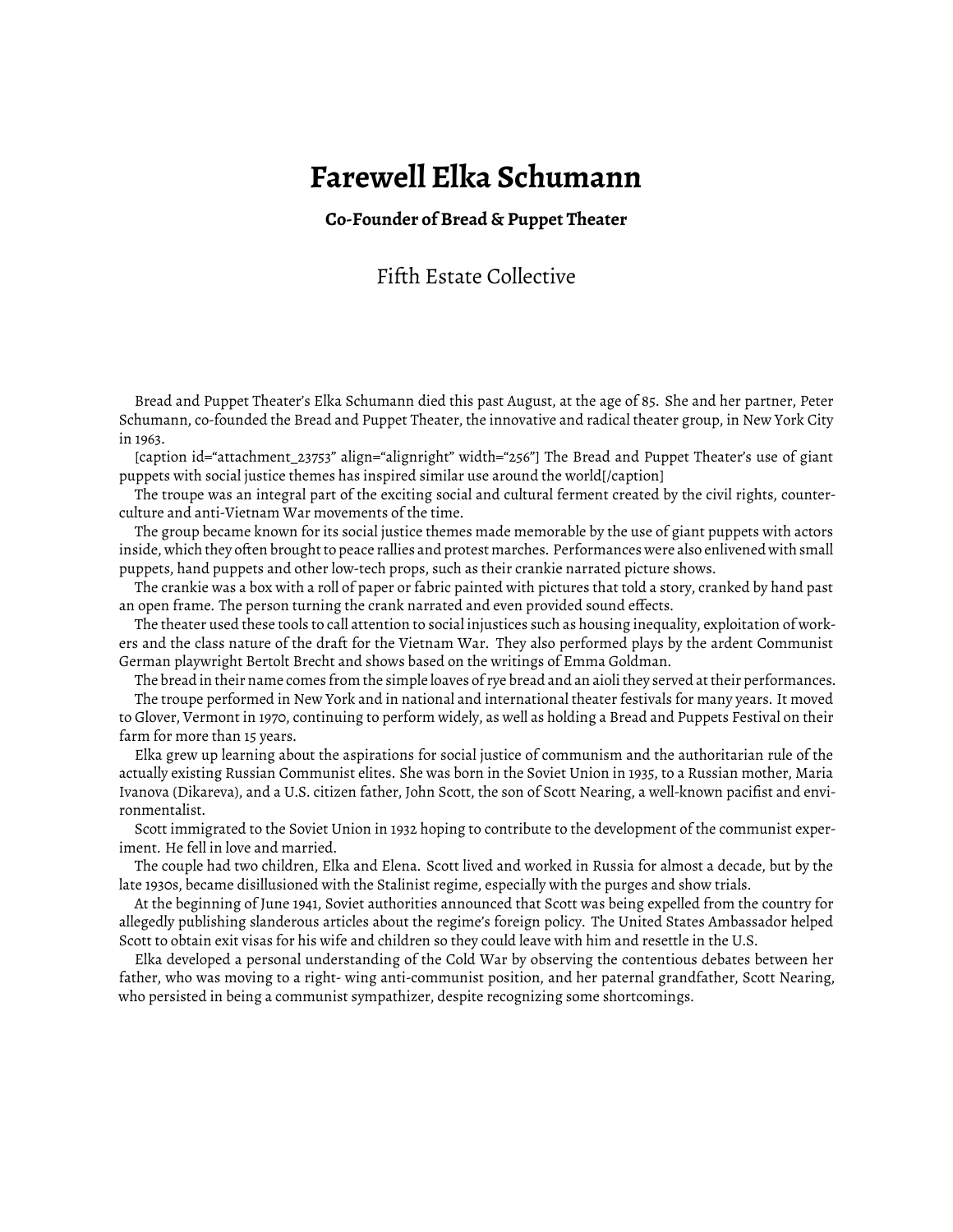After high school Elka attended Bryn Mawr College, where she studied art history. For her junior year abroad in 1956, she went to Munich, Germany, where she met Peter Schumann, a creative and inspiring artist. They fell in love and married.

In 1959, Elka and Peter moved to New York City where they joined the avant-garde scene that included many anarchist individuals and groups, such as the Living Theater.

The group, including Peter, is still based in Glover and continues performing their amazing and often startling creations nationally and internationally.

Some of the performances use huge puppets; others employ smaller ones. The themes are diverse, but always denounce injustice, capitalism, and authority in a creative way.

The troupe follows the tradition of anarchist theater, emphasizing the importance of creativity as a fundamental part of anarchy.